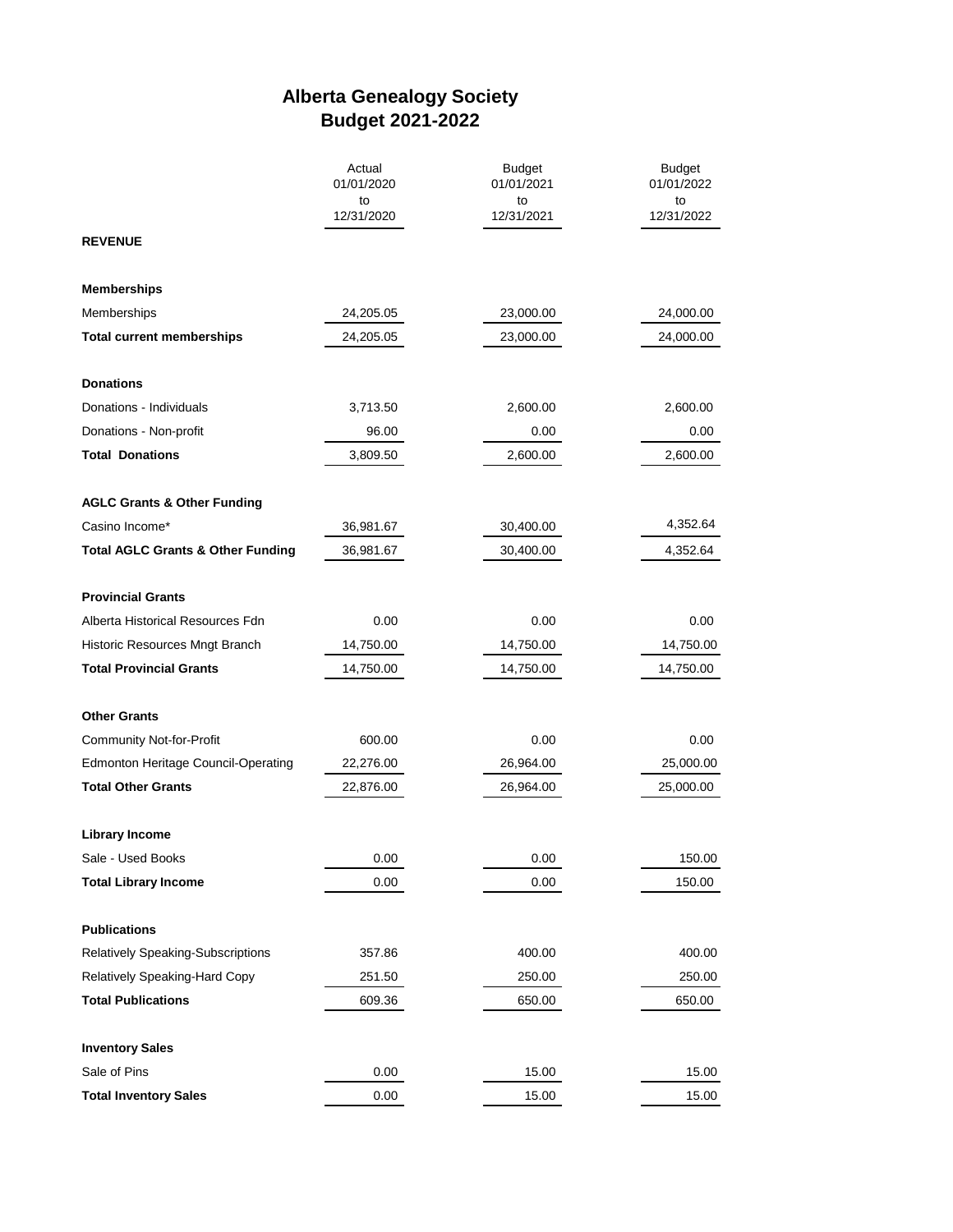| Research                                      |            |            |           |
|-----------------------------------------------|------------|------------|-----------|
| Research Income                               | 2,974.72   | 2,750.00   | 2,750.00  |
| <b>Total Research</b>                         | 2,974.72   | 2,750.00   | 2,750.00  |
| <b>Investment Income</b>                      |            |            |           |
| Interest Income                               | 1,934.67   | 1,600.00   | 1,600.00  |
| <b>Total Investment Income</b>                | 1,934.67   | 1,600.00   | 1,600.00  |
| <b>TOTAL REVENUE</b>                          | 108,140.97 | 102,729.00 | 75,882.64 |
| <b>EXPENSE</b>                                |            |            |           |
| <b>Membership Expenses</b>                    |            |            |           |
| <b>AGS Memberships</b>                        | 0.00       | 250.00     | 250.00    |
| Membership Awards & Certificates              | 794.36     | 600.00     | 600.00    |
| <b>Total Membership Expense</b>               | 794.36     | 850.00     | 850.00    |
| <b>Branch Support Expenses</b>                |            |            |           |
| <b>Branch Support</b>                         | 0.00       | 0.00       | 0.00      |
| <b>Total Branch Support Expenses</b>          | 0.00       | 0.00       | 0.00      |
| <b>Purchases of Goods &amp; Services</b>      |            |            |           |
| Relatively Speaking Postage                   | 1,366.59   | 1,300.00   | 1,300.00  |
| <b>Relatively Speaking Printing</b>           | 2,420.18   | 2,000.00   | 2,000.00  |
| Relatively Speaking Int'l Postage             | 211.66     | 225.00     | 225.00    |
| Research Expense                              | 723.88     | 700.00     | 700.00    |
| Genealogy-Children/Youth                      | 0.00       | 200.00     | 200.00    |
| <b>Total Purchase of Goods &amp; Services</b> | 4,722.31   | 4,425.00   | 4,425.00  |
| <b>Facility Expenses</b>                      |            |            |           |
| Cleaning & Maintenance                        | 1,241.05   | 2,365.00   | 2,200.00  |
| <b>Computer Supplies &amp; Accessories</b>    | 0.00       | 300.00     | 300.00    |
| Insurance*                                    | 9,082.00   | 9,880.00   | 10,000.00 |
| Internet, Telephone                           | 2,292.71   | 2,300.00   | 2,300.00  |
| <b>Office Supplies</b>                        | 1,248.69   | 1,200.00   | 1,200.00  |
| <b>Computer Software</b>                      | 734.99     | 300.00     | 300.00    |
| Rent*                                         | 30,173.46  | 30,400.00  | 30,500.00 |
| Office & Library Security                     | 254.77     | 300.00     | 300.00    |
| <b>Total Facility Expense</b>                 | 45,027.67  | 47,045.00  | 47,100.00 |
| <b>Grants &amp; Other Funding Expense</b>     |            |            |           |
| AGS Non-AGLC Fundraising                      | 67.86      | 600.00     | 600.00    |
| <b>Total Grants &amp; Other Funding Exp</b>   | 67.86      | 600.00     | 600.00    |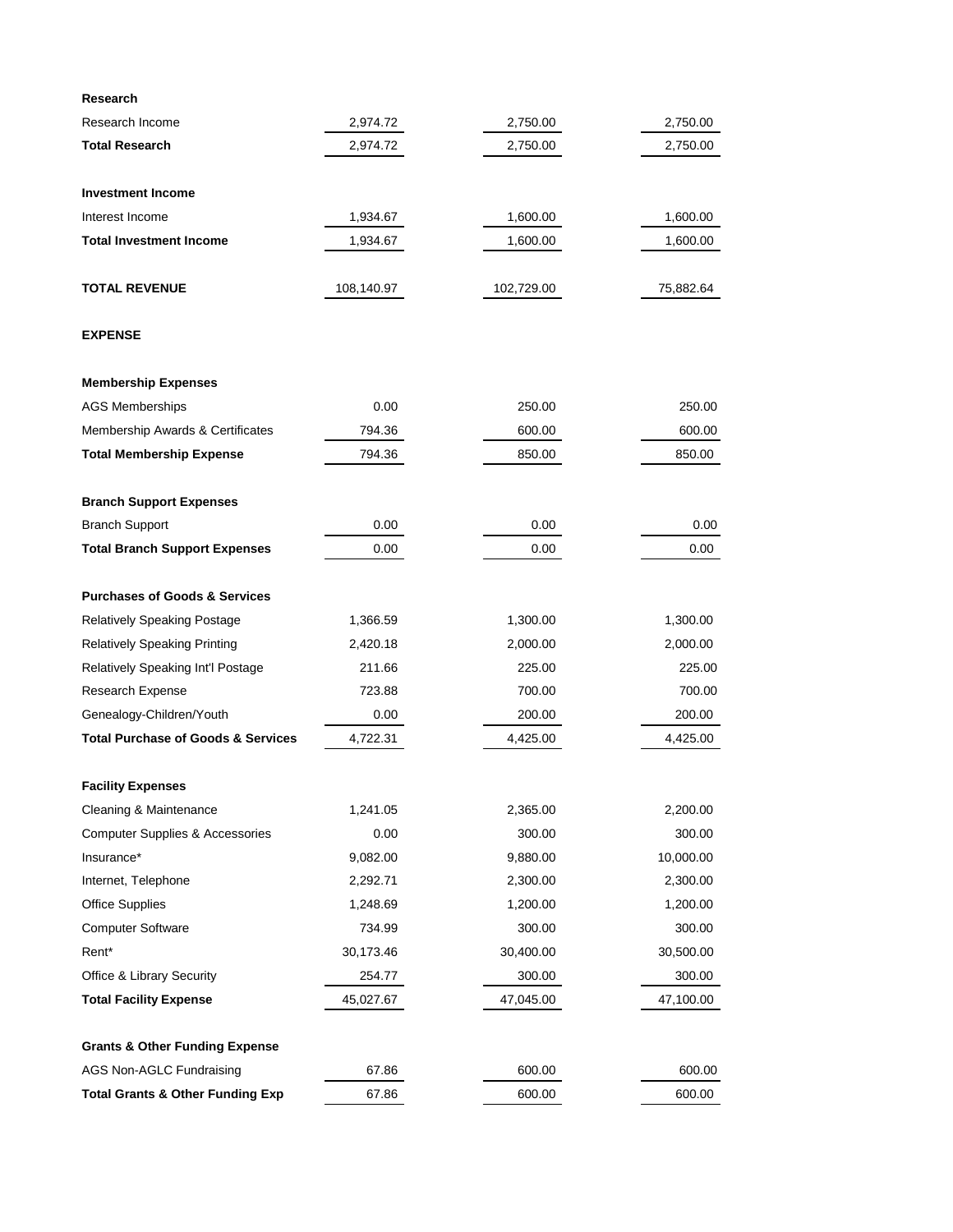| <b>Library Expenses</b>                     |            |            |            |
|---------------------------------------------|------------|------------|------------|
| Books (100% GST Rebate)                     | 70.48      | 200.00     | 200.00     |
| <b>Total Library Expense</b>                | 70.48      | 200.00     | 200.00     |
|                                             |            |            |            |
| <b>Meeting Expense</b>                      |            |            |            |
| AGM-Board Travel, Hotel, Venue Rent         | 0.00       | 0.00       | 2,500.00   |
| <b>Virtual Meetings</b>                     | 599.43     | 210.00     | 210.00     |
| Meeting Food & Beverages                    | 174.83     | 0.00       | 175.00     |
| <b>Other Authorized Travel</b>              | 94.47      | 0.00       | 0.00       |
| Retreat/Workshop                            | 0.00       | 0.00       | 3,500.00   |
| <b>Meeting Travel Expenses</b>              | 2,139.32   | 0.00       | 3,500.00   |
| <b>Meeting Hotel Expenses</b>               | 683.40     | 0.00       | 700.00     |
| Printing & Postage for AGM                  | 79.65      | 500.00     | 500.00     |
| <b>Total Meeting Expense</b>                | 3,771.10   | 710.00     | 11,085.00  |
|                                             |            |            |            |
| <b>Office Equipment &amp; Furnishings</b>   |            |            |            |
| Computer & Peripheral Equipment             | 30.00      | 200.00     | 200.00     |
| Furniture                                   | 0.00       | 200.00     | 200.00     |
| Office Equipment Repair & Maint.            | 0.00       | 100.00     | 100.00     |
| Audio/Video Equipment                       | 25.60      | 0.00       | 0.00       |
| <b>Total Office Equip &amp; Furnishings</b> | 55.60      | 500.00     | 500.00     |
|                                             |            |            |            |
| <b>Other Admin Expenses</b>                 |            |            |            |
| <b>Advertising &amp; Publicity Expense</b>  | 0.00       | 2,000.00   | 2,000.00   |
| Bank & Credit Card Charges                  | 734.07     | 1,000.00   | 1,000.00   |
| <b>Professional Fees</b>                    | 0.00       | 1,100.00   | 1,100.00   |
| Auditing*                                   | 10,145.04  | 11,200.00  | 11,200.00  |
| Bookkeeping                                 | 9,300.00   | 9,125.00   | 9,125.00   |
| Travel/Mileage Reimbursement                | 0.00       | 150.00     | 150.00     |
| Website Maintenance                         | 1,371.85   | 1,400.00   | 1,400.00   |
| President's Discretionary Fund              | 371.33     | 2,000.00   | 2,000.00   |
| <b>Total Other Admin Expenses</b>           | 21,922.29  | 27,975.00  | 27,975.00  |
|                                             |            |            |            |
| <b>Wages &amp; Benefits</b>                 |            |            |            |
| <b>CPP</b> Expense                          | 276.25     | 470.00     | 500.00     |
| El Expense                                  | 532.50     | 404.00     | 410.00     |
| Employee Wages/Bonuses                      | 24,323.52  | 19,350.00  | 19,630.00  |
| <b>Workers' Compensation</b>                | 0.00       | 200.00     | 200.00     |
| <b>Total Wages &amp; Benefits</b>           | 25,132.27  | 20,424.00  | 20,740.00  |
|                                             |            |            |            |
| <b>TOTAL EXPENSE</b>                        | 101,563.94 | 102,729.00 | 113,475.00 |
|                                             |            |            |            |
| <b>NET INCOME</b>                           | 6,577.03   | 0.00       | -37,592.36 |
|                                             |            |            |            |

**Recommended by the Finance Committee: February 19, 2021**